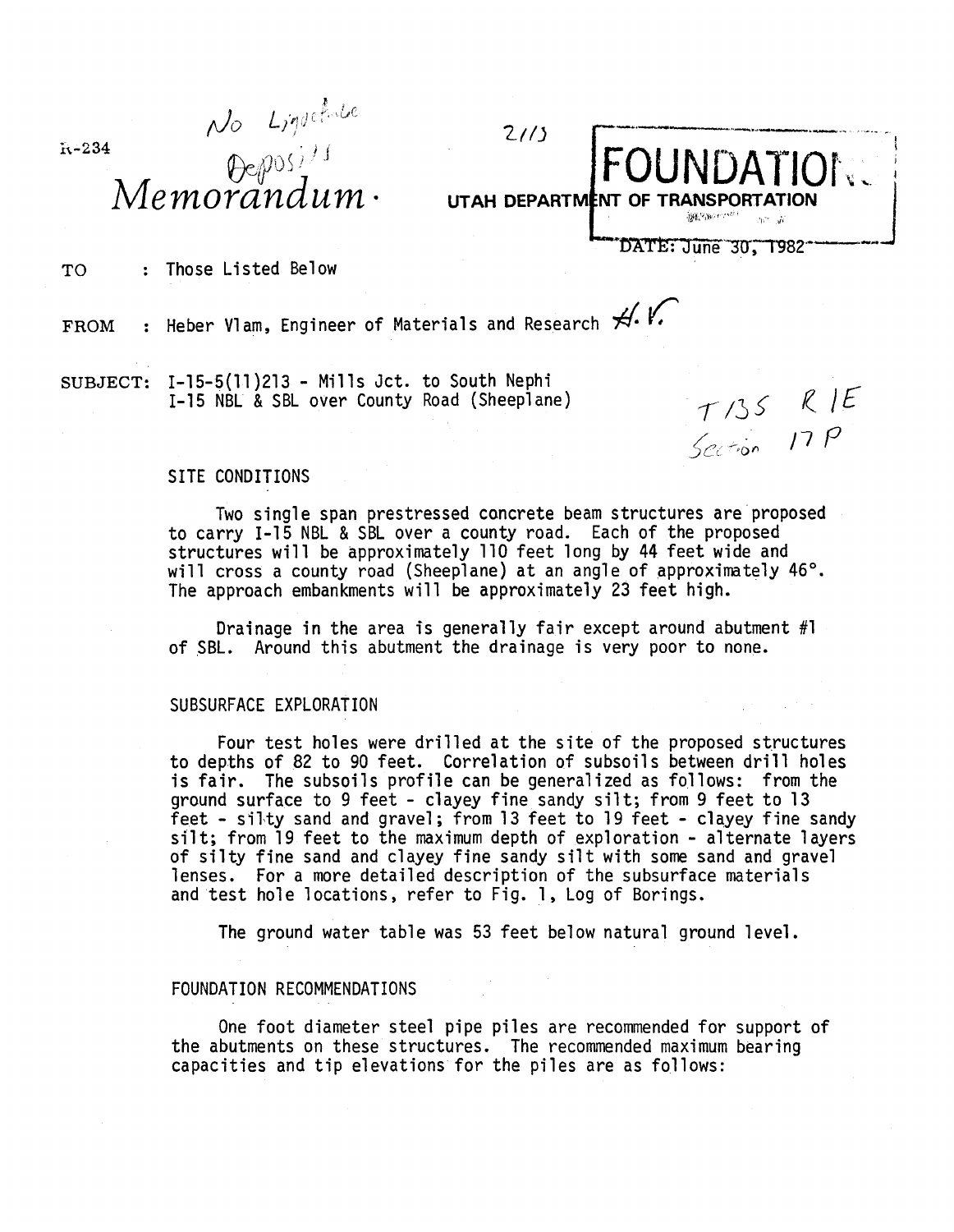Drill Hole dale  $Nq^2$  $381/135$  $5 - 812 + 30$  $BCFfRfEI-I5 Median$  $E$   $I<sub>-15</sub>$  sedian Elevations  $B.P.F.$ Jeoths Ground Line 7 **BPF** Ground Line 7 5083-Sandy silt with clay 5079  $\mathbf{A}_{\mathit{IO}}$ Loose-sandy silt with a À trace of clay 5074.5 Silty sand 20 Silty sand and grovel 26 and gravel Medium-sandysilt 35  $25$ with clay A-6(11) 38-20-22 Medium to very dense-5064 sandy silt with clay and Ð 35 Dense-sandy silt with  $79$ some lanses of silty sand, a trace to some clay 82 silty samd and grave! 38 A-1(7) 11-NP-20 Refusal and clayey silt 50555  $-22.5$ -80/6" 30 Silty sand  $A - 4(1) 20 - NP/2$ 34 Refusal and grave!  $A.6(12)$  38.20.20<br>Dense-sandy silt with  $A - G(9)$   $31 - 13 - 18$ 56 39 Canse-Sandy SIII With<br>Clay grading to Clayey Silt<br>with sand Tenses 45-49' 40 53 38. 70  $A-4(7)$  20 - NP - 14 42  $5034.$ 49 57  $7.3 - 9.79$   $A-4(4) - NP$ 28 | Sandy silt  $\overline{\mathcal{P}}$ Œ  $A-4(5)$   $21-NP17$ with clay 4 Dense to very donse-silty 62 Madium to very dense-46 sand with a few thin lenses of clayey silt silty fine sand with a few  $\omega$ 68 traces of clay and fine grave! Þ 72 ᆨ Silty sand and grovel  $5019 75/6$   $^{\circ}$  $\frac{1}{2}$ 44 Refusal Dense-sandy silt with clay and some thin  $61/6''$  $\mathcal{D}$ 30 sand lenses Refusal  $\frac{1}{2}$  $A - 4(7) 22 - 4 - 22$ 60/3\*<br>Rafuscil Dense to very dense-silly<br>fine sand with traces of  $\begin{array}{c} \square \\ \square \end{array}$  $\tau_{d}$ 5003 52 grove/and sandy silt Ξ Very dense-silty sand, gravel and cobbles

4993-

 $\overline{\mathcal{A}}$ 

-90

VERY LOOSE - LESS THAN 4 BLOWS PER FOOT.  $LOGSE - 4$  TO 10 BLOWS PER FOOT. **MEDIUM-IO TO 30 BLOWS PER FOOT. WENSE- 30 TO 50 BLOWS PER FOOT.<br>DENSE- 30 TO 50 BLOWS PER FOOT.<br>VERY DENSE- MORE THAN 50 BLOWS PER FOOT.** CONSISTENCY (PLASTIC-SILT & CLAY)<br>VERY SOFT-LESS THAN 2 BLOWS PER FOOT. SOFT- 2 TO 4 BLOWS PER FOOT. SUPITE A TO B BLOWS PER FOOT.<br>STIFF - 8 TO 15 BLOWS PER FOOT.<br>VERY STIFF 15 TO 30 BLOWS PER FOOT. HARD-WORE THAN 30 BLOWS PER FOOT.  $\lim_{\theta}$  ropson.  $\sum_{\text{c}}^{snnor}$  $\left[\begin{array}{c} 1 \\ 2 \end{array}\right]$  is ne cuts **THE CLAYEY**  $\left[\frac{1}{2}\right]$ GRAVEL  $\Box$ LINESTONE  $\left[\begin{matrix} 0 & 0 \\ 0 & 0 \end{matrix}\right]$ CONGLOMERATE  $\mathbb{S}$ sano  $Z$  surr  $\bigoplus_{s \mu r}^{a \mu r}$  $\mathbb{Z}$ sur  $\Xi$ oolomite  $22$  surv  $\Xi$ ciar **B** sanor  $\blacksquare$ *SHALE* DRILL HOLE NO STATION **OTOO E OR LT. OR RT. IN FT. OFFSET FIFVATIONS DEPTHS GROUND LINE GROUND**<br>ELEVATION **EXAMPLE TYPICAL** STIFF MEDIUM PLAST tī. **AASHO**  $11 - 21 - 8$  $s^{\prime}$  $17 - 7 - 11$  $A - 6(4)$ 4555  $\frac{3}{7}\blacktriangledown$ DATE <u>SROUND<br>WATER TABLE</u> 4552- $\mathbf{s}$ **THIN WALL SHELBY**<br>TUBE, UNDISTURB SAMPLER USED. 15 STRATA<br>CHANGE  $\frac{10}{H}$ 4546 **SPLIT BARREL<br>UNDISTURBED<br>SAMPLER WITH LINE<br>RINGS OR CALIFORE<br>TYPE SAMPLER** A 20 **LOCATION**<br>OF SAMPLE ÏŌ 25  $\mathbb{R}^3$ SAMPLE NOT<br>RECOVERED REASON NOT<br>RÉCOVERED **30' BOTTOM NOLE** NO. OF BLOWS OF A<br>140 LB. HAMMER FALLING<br>30 INCHES REQUIREDTO<br>DRIVE A STD. 144 LD.<br>1<sup>2</sup>0.D SAMPLE TUB<u>E I FT.</u> CLASSIFICATION<br>OF EACH SAMPLE<br>AND RESULTS OF CLASSIFICATION<br>TESTS. **ABBREVIATIONS** L.L.-LIQUID LIMIT IN %  $P.I - PLASTIC INDER$ -NATURAL MOISTURE CONTENTIN ?  $\mathbf{R}$  – W.G.-WELL GRADED **PEN-PENETRATION G.W.T.-GROUND WATER TABLE B.P.F-BLOWS PER FOOT. N.P-NON PLASTIC** 

**KEY TO DRILLING LOG RELATIVE DENSITYINON-PLASTIC SANDBSILT!** 

Note: Refusal more than 50 blows per 6"

|  | SALT LAKE CITY, UTAN<br>MATERIALS AND RESEARCH SECTION<br>MILLS JUNCTION TO SOUTH NEPHI              |  |  |                                |  |
|--|------------------------------------------------------------------------------------------------------|--|--|--------------------------------|--|
|  |                                                                                                      |  |  |                                |  |
|  | I-15 NBL. & SBL. OVER COUNTY RD.                                                                     |  |  |                                |  |
|  |                                                                                                      |  |  |                                |  |
|  | DRAWN BY <i>BC Sport C.</i> CHECKED BY <i>B. Kistler</i> 1-15-5(11) 21?                              |  |  |                                |  |
|  | L SIZCANCE CHECKED BY D.K. POWELL<br>CHECKED BY $\mathcal{F}_n$ .                                    |  |  | <b>FROJECT NUMBER</b><br>'+9ਸਾ |  |
|  | Para CHECRED BY LE Dalla<br>снескев 1<br><b>APPROVAL</b><br>Loren H.Rau<br><b><i>RECOMMENDED</i></b> |  |  | l-ISSurve<br><b>STATION</b>    |  |
|  |                                                                                                      |  |  |                                |  |
|  | RECEIVED<br>CHIEF STRUCTURAL ENG'R.<br><b><i><u>CLATE</u></i></b>                                    |  |  | JUAR<br>COUNTY                 |  |
|  |                                                                                                      |  |  |                                |  |

Note: Drillad February , March 1979. REMARKS  $\overline{m}$  $\mathbf{r}$ DATE REVISIONS

 $Fig - 1$